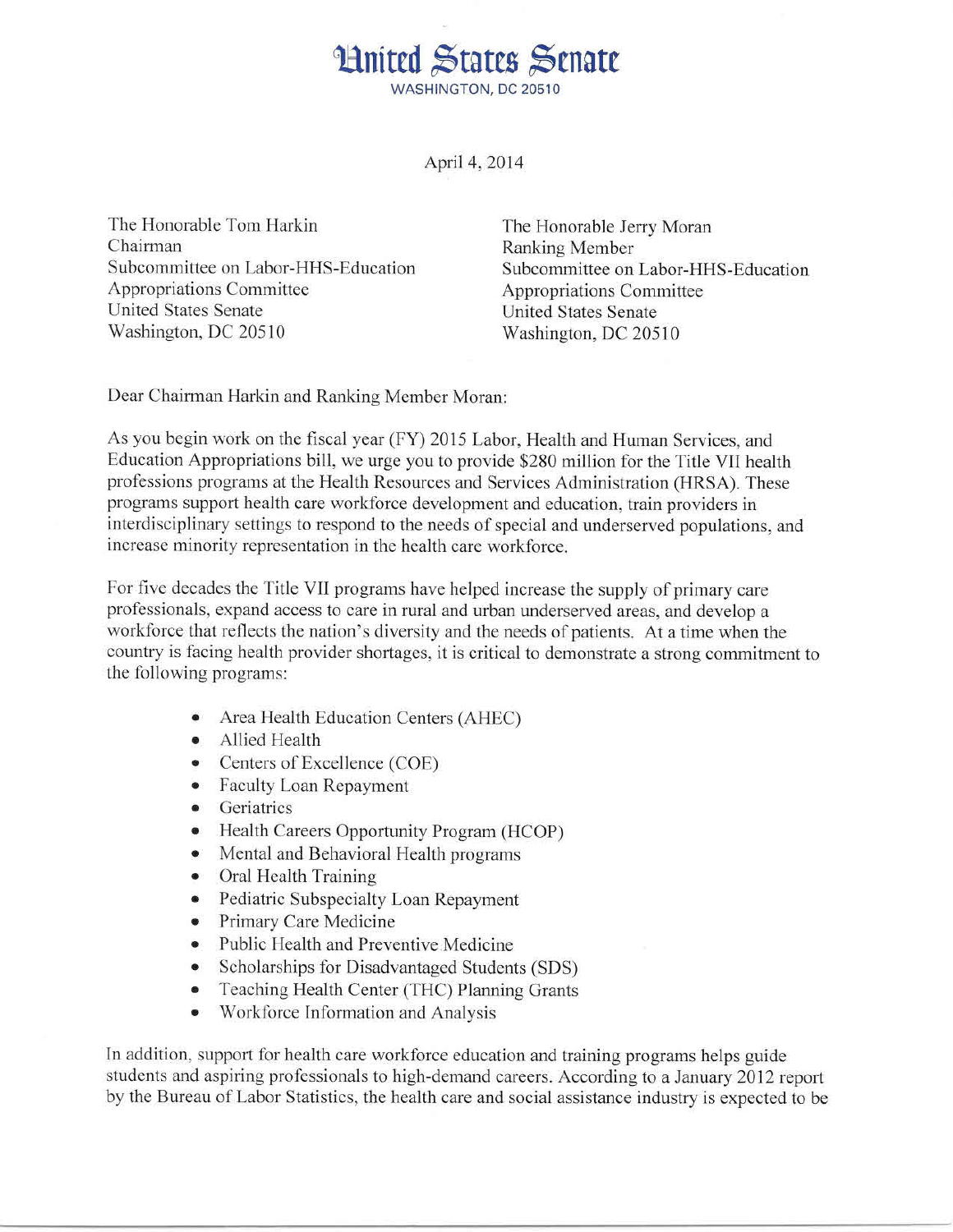the most rapidly growing sector in terms of employment through 2020. Title VII programs prepare individuals to fill these vacancies, helping to fulfill both individual career goals and community health needs.

Support for these programs will ensure that the distribution, quality, and diversity of the health professions workforce continue to improve, and that the workforce is prepared to meet the country's evolving and emerging health care needs. As such, we urge you to include \$280 million for these programs in FY 2015.

We greatly appreciate your leadership on this issue and consideration of this request.

Sincerely,

*I*

Shirred Brown

•

ahees

ligated

- Ariano